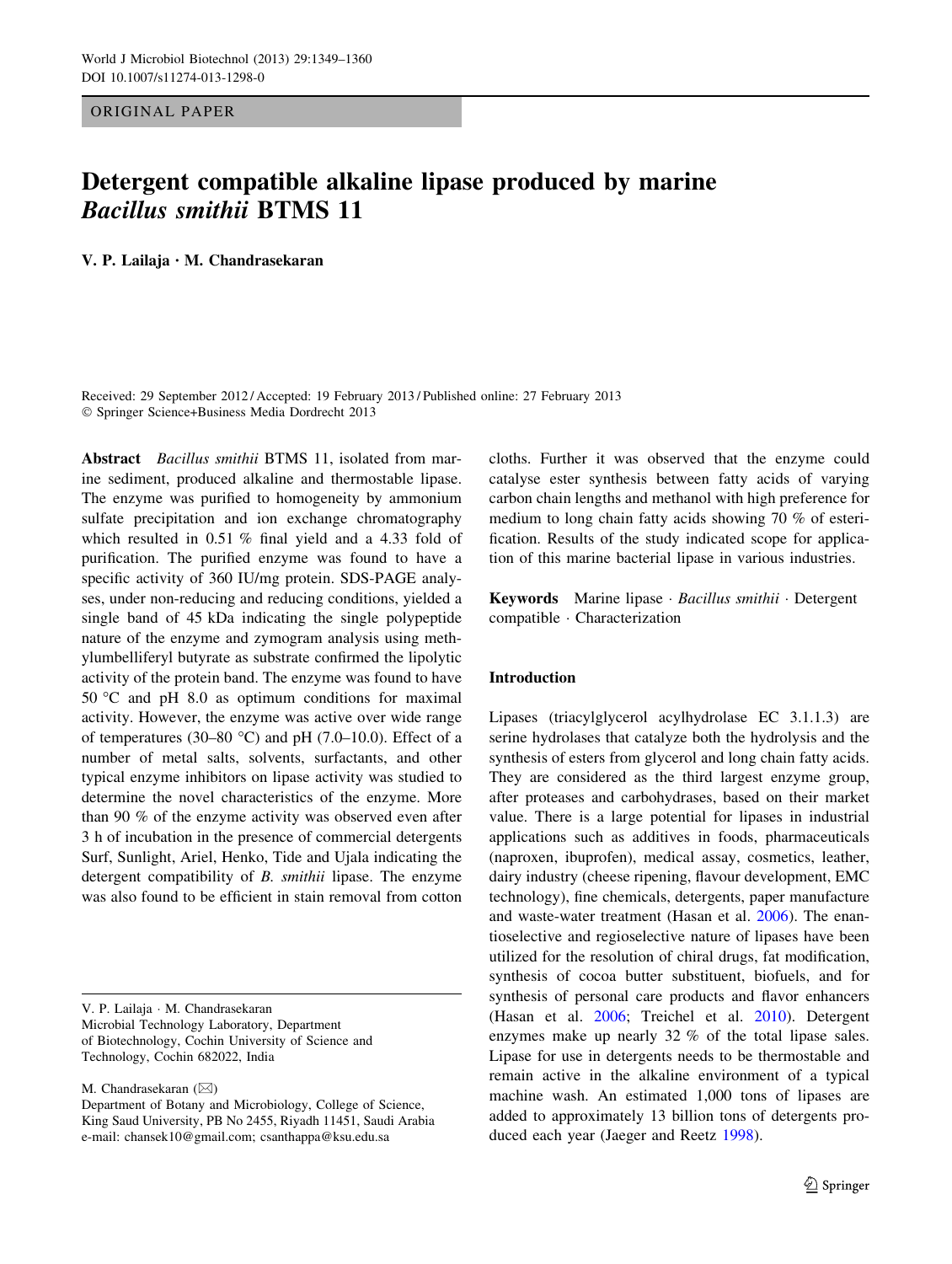Although lipases are obtained from different sources, lipases of microbial origin are preferred over the plants and animal resources owing to their multifaceted applications in industries, easy production on cheap media components, easy downstream processing and unlimited supply due to renewable nature. Lipases from a large number of bacterial, fungal, plant and animal sources have been purified to homogeneity (Saxena et al. [2003](#page-11-0)) and lipases isolated from different sources have been reported to hold a wide range of properties depending on their sources with respect to positional specificity, fatty acid specificity, thermostability, pH optimum, etc. (Huang [1984\)](#page-10-0). Most lipases can act in a wide range of pH and temperature, though alkaline bacterial lipases are more common and are always in high demand in the industrial sector. Because of their high specificity, stability in organic solvents, chemoselectivity, regioselectivity and enantioselectivity, lipases have gained a distinguished platform contrary to its contemporary hydrolases especially in the area of organic synthesis.

Lipases are produced by many microorganisms, including bacteria, fungi, yeasts and actinomycetes, although Candida, Pseudomonas, Rhizomucor and Rhizopus sp. stand out nowadays as sources of most commercially available enzyme preparations (Arpigny and Jaeger [1999](#page-10-0); Sharma et al. [2001](#page-11-0)). Several species of Bacillus were also reported to produce lipolytic enzymes under alkaline conditions (Lindsay et al. [2000](#page-11-0)). Alkali tolerance and thermo stability of lipases are the most desirable characteristics for their commercial exploitation.

In spite of several reports on isolation of lipolytic enzymes from microbial sources, the search for new enzyme sources and improved lipases are continually pursued (Berto et al. [1997;](#page-10-0) Kulkarni and Gadre [1999\)](#page-10-0) owing to the continuous demand for highly active enzymes with appropriate properties and substrate specificities. Particularly the search for new lipase/esterase sources is of interest, because it could provide new biocatalysts that could either promote novel industrial applications, or be used to achieve a better understanding of enzyme mechanism and structure–function relationships. Although microbial lipase is one among the major subject of intensive research on industrial enzymes at global level, marine microbial lipases remains yet unexploited. Considering the importance of lipase for several applications and need for exploration of new and additional source for industrial production of lipases, an attempt was made to explore the prospect of deriving potential lipase producing microorganisms from marine environment capable of producing lipase with desirable properties for industrial applications. Herein we report the characterization of detergent compatible lipase isolated from marine bacterium Bacillus smithii and its probable application as an additive in detergent formulations and in esterification process.

#### Materials and methods

Microorganism and inoculum preparation

Bacillus smithii BTMS 11 [identified at Microbial Type Culture Collection (MTCC), Institute of Microbial Technology (IMTECH), Chandigarh, India] isolated from marine sediment and available as a stock culture in the Microbial Technology Laboratory of the Department of Biotechnology at Cochin University of Science and Technology was used. The strain was maintained on ZoBell's marine agar at  $4 \degree C$  and subcultured periodically. Since lipase is an inducible enzyme, pre-induced inoculum was prepared for utilization. Initially a preculture was prepared by inoculating 10 ml of ZoBells marine broth, using a loopful of B. smithii cells freshly grown on ZoBells marine agar slant, and incubating at room temperature (RT,  $28 \pm 2$  °C) on a rotary shaker (170 rpm) for 18 h. This prepared preculture was adjusted to 0.1 OD 600 nm and used for inoculating  $(1 \% \text{ v/v})$  40 ml of ZoBells marine broth taken in a 250 ml conical flask and incubated at RT on a rotary shaker (170 rpm) for 18 h. Later the cells were harvested by centrifugation (10,000 rpm, 5 min, 4  $^{\circ}$ C) and the cell pellet was resuspended in 10 ml of 0.8 % physiological saline. The prepared cell suspension (5  $\times$  10<sup>8</sup> cfu/ml) was used as inoculum for enzyme production.

#### Lipase production

Lipase production was carried out under submerged fermentation (SmF) in Minimal salts medium (MSM) with the following composition: NaHPO<sub>4</sub> 6 g/l, KH<sub>2</sub>PO<sub>4</sub> 3 g/l, NaCl 20 g/l, NH<sub>4</sub>Cl 1 g/l, MgSO<sub>4</sub>.7H<sub>2</sub>O (1.0 M) 0.2 %, CaCl<sub>2</sub>.2H<sub>2</sub>O (0.1 M) 0.1 %, and pH 8.0. This medium was supplemented with sesame oil 1.5 %, glucose 0.5 %, soybean meal 0.2 %, and additional NaCl 0.5 %. The prepared medium was inoculated with 3 % inoculum containing  $5 \times 10^8$  cfu/ml, and incubated at RT (28  $\pm$  2 °C) for 24 h under shaking on a rotary shaker (170 rpm). The cell free supernatant obtained by centrifugation (SIGMA, Germany) at 10,000 rpm, 10 min, 4  $\degree$ C was considered as the crude enzyme.

## Protein estimation

Protein was estimated according to the method of Lowry et al. [\(1951](#page-11-0)) using Bovine Serum Albumin as a standard.

#### Lipase assay

Lipase activity was estimated using a spectrophotometric assay with  $p$ -nitrophenyl esters ( $pNP$ -acetate or  $pNP$ -butyrate) as substrate with slight modifications of the original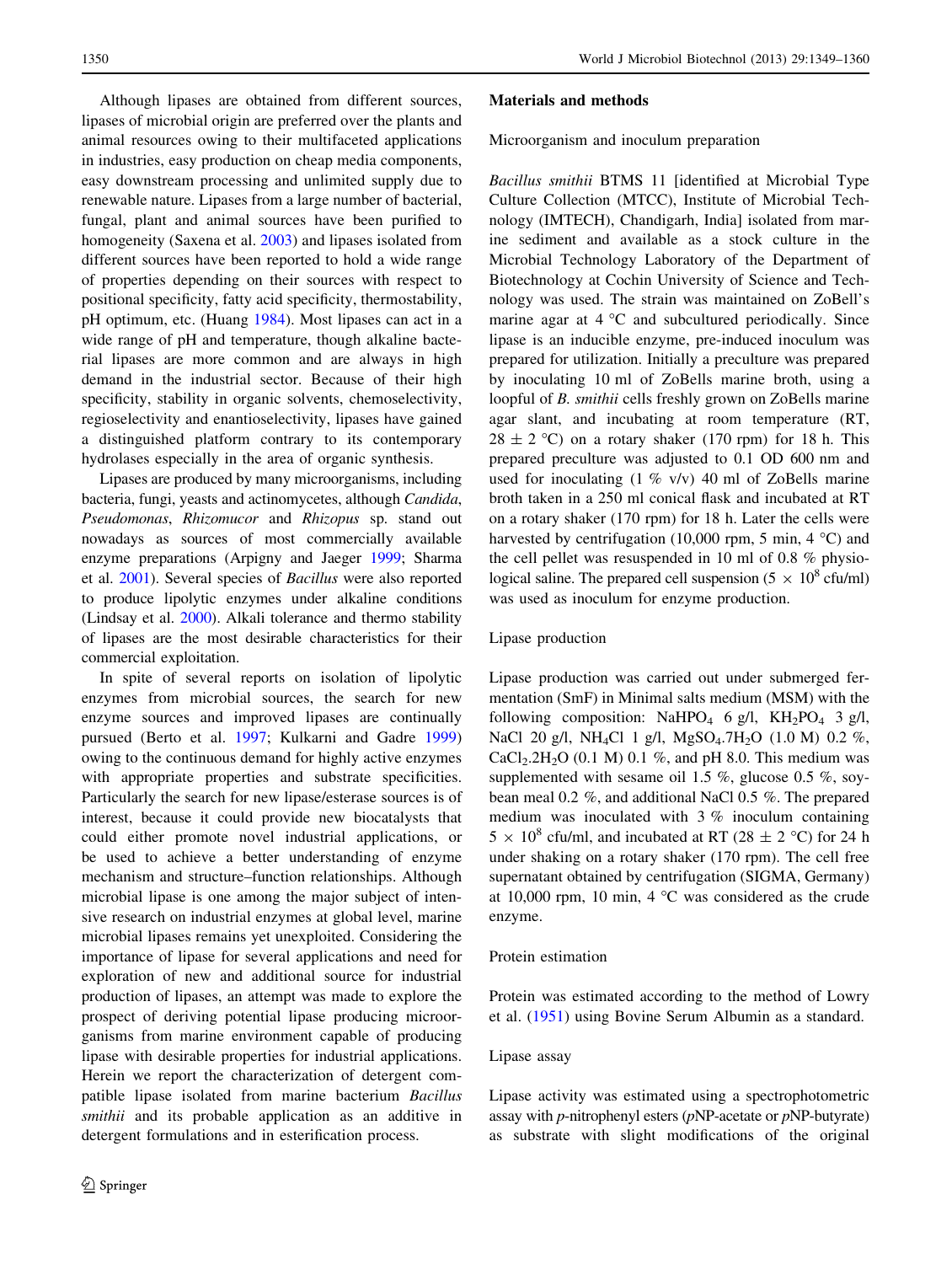method (Bulow and Mosbach [1987\)](#page-10-0). The substrate was dissolved in acetonitrile at a concentration of 50 mM. Subsequently, ethanol and 50 mM Tris HCl buffer (pH 7.0 containing 1 mM  $CaCl<sub>2</sub>$ ) were added to a final composition of 1:1:95 (v/v/v) of acetonitrile/ethanol/buffer, respectively. No ethanol was added when pNPA was used as substrate. The cell-free supernatant (0.2 ml) was added to the substrate solution (2.3 ml) and then the mixture was incubated at  $37^{\circ}$ C. After 30 min, enzyme activity was measured by monitoring the change in absorbance at 410 nm in a UV- Visible spectrophotometer (Shimadzu, Japan) against suitable enzyme free blanks that represents the amount of released  $p$ -nitrophenol ( $pNP$ ). The enzyme activity was calculated as µmol of pNP released per minute per milliliter of enzyme solution under standard assay conditions.

#### Purification of B. smithii lipase

The crude enzyme extract obtained after SmF was purified by  $(NH_4)$ <sub>2</sub>SO<sub>4</sub> precipitation (20–90 %), followed by dialysis; and ion-exchange chromatography (Basheer et al. [2011\)](#page-10-0). The precipitated protein was resuspended in 50 mM Tris–HCl buffer (pH 8), dialysed against 0.01 M solution of the same buffer for 24 h, at  $4^{\circ}$  C, and assayed for lipase activity and protein content. Further purification was done by ion-exchange chromatography using DEAE-cellulose column (XK16/26-Amersham Biosciences) pre-equilibrated with phosphate buffer (pH 7.5, 0.01 M). Peak fractions obtained from the column were pooled, and assayed for lipase activity and protein content.

Characterization of purified lipase

#### SDS-PAGE and zymography

Enzyme characterization by SDS-PAGE and Zymography was performed by the procedures outlined by Basheer et al. [\(2011](#page-10-0)). Samples precipitated with  $(NH<sub>4</sub>)<sub>2</sub>SO<sub>4</sub>$  and active fractions collected after ion exchange chromatography, were electrophoresed by Native-PAGE and SDS-PAGE in a 10 % polyacrylamide gel according to the method of Laemmli [\(1970](#page-11-0)). Low molecular weight markers of Amersham Pharmacia was used as molecular mass standard and molecular weight of lipase was determined using Quantity One@ Software of Biorad.

Lipase activity of the enzyme protein band was confirmed by zymogram analysis (Diaz et al. [1999](#page-10-0)) using the fluorogenic substrate 4-methylumbelliferyl butyrate (MUF-butyrate) (Sigma, St. Louis, USA). Lipase activity for the bands was visualized by the presence of fluorescence under UV light.

## Effects of temperature and pH on lipase activity and stability

Optimum temperature for maximal activity of the purified B. smithii lipase (360 IU/mg protein) was determined by assaying the enzyme activity at different incubation temperatures (30–80 °C) using *p*-nitrophenyl esters ( $pNP$ acetate or pNP-butyrate) as substrate (Bulow and Mosbach [1987](#page-10-0)). Temperature stability of purified enzyme was determined by incubating the enzyme sample at various temperatures (30–80  $^{\circ}$ C) and estimating residual enzyme activities after incubation for 30 min, 1, 2, 4, 6, 8, 10, 12 and 24 h. Enzyme activity of the sample kept at  $4^{\circ}$ C was taken as control. Residual enzyme activity (expressed in percentage) is the percent enzyme activity of the sample with respect to the enzyme activity of the control sample.

Optimum pH for maximal activity of the purified B. smithii lipase (360 IU/mg protein) was determined by assaying the enzyme activity over a pH range of 3-10 using  $p$ -nitrophenyl esters ( $p$ NP-acetate or  $p$ NP-butyrate) as the substrate (Bulow and Mosbach [1987\)](#page-10-0). Citrate–phosphate buffer (pH 3 to 6), Tris–HCl buffer (pH 7.0 and 8.0), and Carbonate–bicarbonate buffer (pH 9 and 10) were used as buffer systems. Stability of the purified enzyme over a range of pH was also determined by measuring the residual activity at pH 7.0 after incubating 0.2 ml of the purified enzyme in 1.8 ml of the above mentioned different buffer systems (pH 3–10) for, 24 h at RT (28  $\pm$  2 °C) and at  $4^{\circ}$ C.

## Substrate specificity and kinetic constants

The substrate specificity of lipase (360 IU/mg protein) was evaluated with p-nitrophenyl derivatives namely p-nitrophenyl acetate, p-nitrophenyl butyrate, p-nitrophenyl caprylate, p-nitrophenyl laurate and p-nitrophenyl palmitate with 10 mM solution of respective substrates prepared in acetonitrile. Enzyme activity was expressed in U/ml.

The purified lipase was incubated with different concentrations (10–200  $\mu$ M) of *p*-nitrophenyl butyrate. Enzyme assay was essentially the same as described above. The initial velocity data were plotted as the function of the concentration of substrate by the linear transformation of the Michaelis–Menten equation, and the resulting graph (Lineweaver–Burk double-reciprocal plot) was used to calculate the  $K_{\rm m}$  and  $V_{\rm max}$  of the reaction.

## Positional specificity

Positional specificity of the purified B. smithii lipase (360 IU/mg protein) was determined by the method described by Lesuisse et al. [\(1993](#page-11-0)) with slight modifications. Pure triolein (40 mg) was sonicated in 2 ml of 0.1 M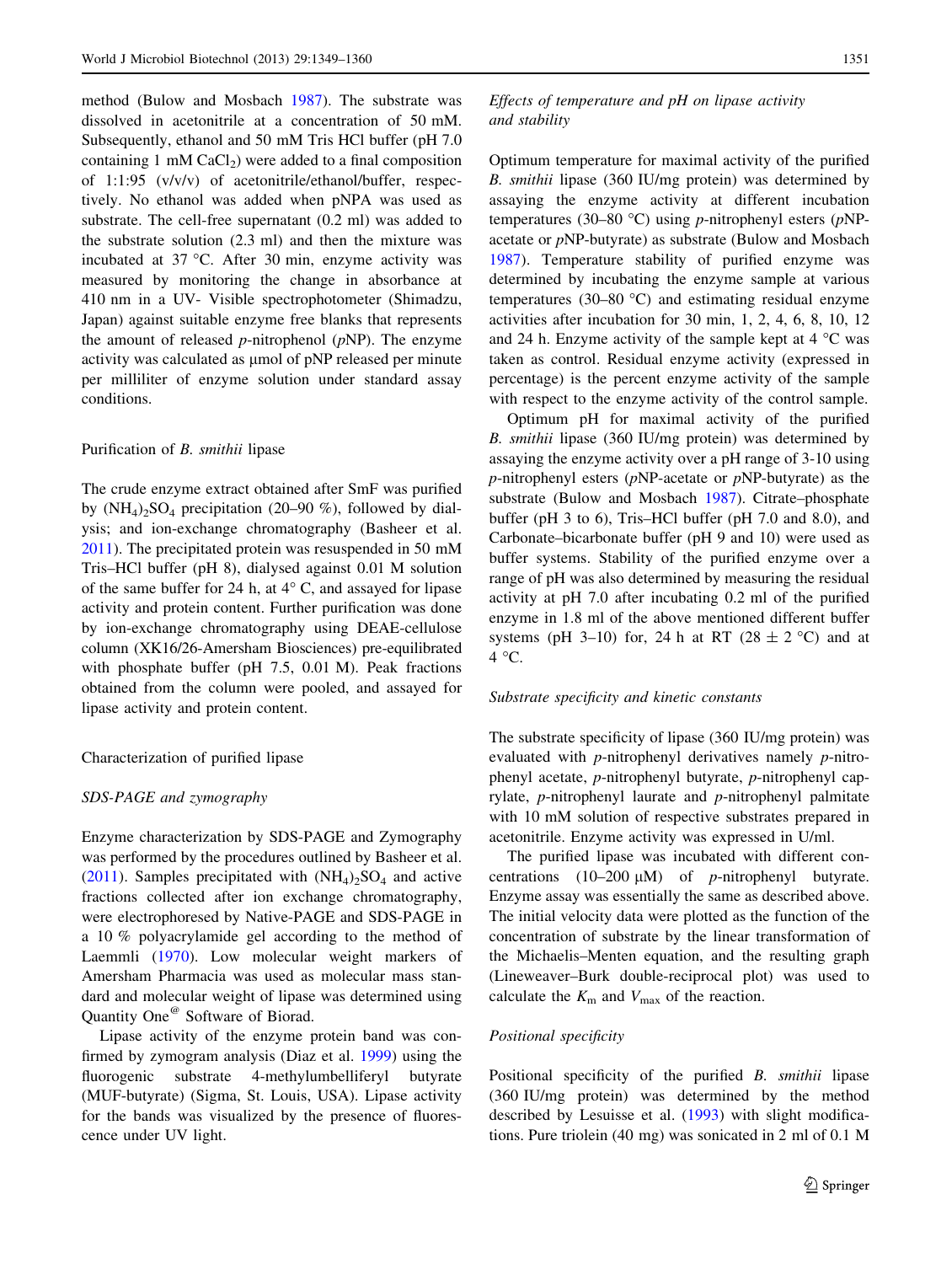Tris–HCl (pH 8.0) containing 1 mM calcium chloride for  $3$  min. The enzyme sample  $(200 \mu g)$  was then added and the reaction mixture was incubated at 65  $\degree$ C for 2 h. After incubation, the reaction products were extracted by the addition of 1.5 ml diethyl ether. The extract was concentrated by evaporation and applied to a silica gel plate (Merck Co.). Plates were developed with a 96:4:1 mixture (by volume) of chloroform/acetone/acetic acid. The spots of glycerides and fatty acids were visualized by exposure to iodine vapor.

# Effects of various metal ions, inhibitors, detergents, chelators, oxidizing agent, reducing agents and solvents on enzyme activity

Effects of various metal ions on lipase activity was evaluated by incubating the purified enzyme (360 IU/mg protein) with different concentrations (1, 5, 10 mM final concentrations) of sodium chloride, calcium chloride, magnesium sulphate, zinc sulphate, potassium chloride, cupric sulphate, ferric chloride, manganese chloride, nickel chloride, and cobalt chloride which contributed  $Na^+$ ,  $Ca^{2+}$ ,  $Mg^{2+}$ ,  $Zn^{2+}$ ,  $K^+$ ,  $Cu^{2+}$ ,  $Fe^{3+}$ ,  $Mn^{2+}$ ,  $Ni^{2+}$  and  $Co^{2+}$ , respectively, at 1:1 (v/v) ratio, in the enzyme reaction mixture for 30 min and the residual enzyme activity was estimated (Beena et al. [2010](#page-10-0)).

The effect of enzyme inhibitors on lipase activity was studied using different concentrations of phenyl methyl sulfonyl fluoride (PMSF)  $(1, 5 \text{ and } 10 \text{ mM})$ , sodium dodecyl sulphate (SDS) (50, 100, and 150 mM), and diethyl pyrocarbonate (DEPC) (1, 5 and 10 mM). The enzyme assay mixture containing the enzyme and the inhibitor, at 1:1 (v/v) ratio, was incubated for 30 min and the residual enzyme activities were determined. Similarly activity and stability of the enzyme in the presence of different concentrations of EDTA (1, 5 and 10 mM), hydrogen peroxide (as an oxidizing agent), and  $\beta$ -mercaptoethanol (as a reducing agent), were studied by incubating the enzyme assay mixture for 30 min. Impact of methanol, isopropanol, ethanol and hexane on lipase was also studied at 1, 2, 5, 10 % (v/v) level. The enzyme assay mixture containing the enzyme and organic solvent was incubated for 1 h and the residual enzyme activities were calculated (Beena et al. [2010\)](#page-10-0).

## Application studies

## Evaluation of enzyme for use in detergent formulations

Suitability of enzyme for use in detergents was determined in terms of its compatibility in various commercial detergents by directly incorporating them into the enzyme assay mixture (Chellappan [2006](#page-10-0)). The stability of the enzyme in

the presence of commercial detergents was determined using Ujala washing powder, Surf excel, Ariel compact, Henko stain champion, Tide, Sunlight extra bright with colour lock, at 7 mg/ml (w/v) concentration. Enzymes already present in the detergents were first heat inactivated by boiling for 10 min and, 2 ml of purified enzyme (134 IU/mg protein) was added to 50 ml solution of detergent. The assay mixture was incubated for 3 h at RT  $(28 \pm 2 \degree C)$  and the residual activity was determined.

## Wash performance of lipase

Wash performance of the purified lipase (134 IU/mg protein) was studied using white cotton cloth pieces (5 cm  $\times$  5 cm) stained with oily stain. The stained cloth pieces were taken in separate flasks and subjected to the following wash treatment studies. (a) 100 ml heat inactivated detergent  $(7 \text{ mg/ml}) + \text{stained}$  cloth piece, (b) 100 ml heat inactivated detergent  $(7 \text{ mg/ml}) +1 \text{ ml}$ enzyme solution  $+$  stained cloth piece, (c) 100 ml distilled water  $+1$  ml enzyme solution  $+$  stained cloth piece, and (d)  $100$  ml distilled water  $+$  stained cloth piece. After 30 min of incubation at RT (28  $\pm$  2 °C) in a water bath shaker, the cloth pieces were taken out rinsed with tap water, dried and visual examination was done in order to assess the effectiveness of stain removal (Chellappan [2006](#page-10-0)).

#### Esterification by lipase

Purified lipase was evaluated for its esterification ability towards catalyzing esterification reactions between fatty acids (C4: 0 to C18: 0) and methanol in n-hexane (Gulati et al. [1999](#page-10-0)). The esterification reaction was done by mixing 100 mM of the fatty acid with 50 mM of the alcoholic donor methanol in 4 ml n-hexane in 15-ml screw-capped vials. To this reaction mixture one ml of purified enzyme (360 IU/mg protein) was added and incubated at 50  $^{\circ}$ C for 24 h at 150 rpm. Ester synthesis was quantified by titrating the remaining fatty acids in the reaction mixture with 0.1 N NaOH. The ester content was determined by calculating the amount of residual fatty acid in the reaction mixture and expressed in terms of per cent conversion of fatty acid to ester.

## Results

#### Purification of lipase

The lipase isolated from B. smithii BTMS 11 was purified by ammonium sulfate fractionation followed by anion exchange chromatography on DEAE Cellulose. The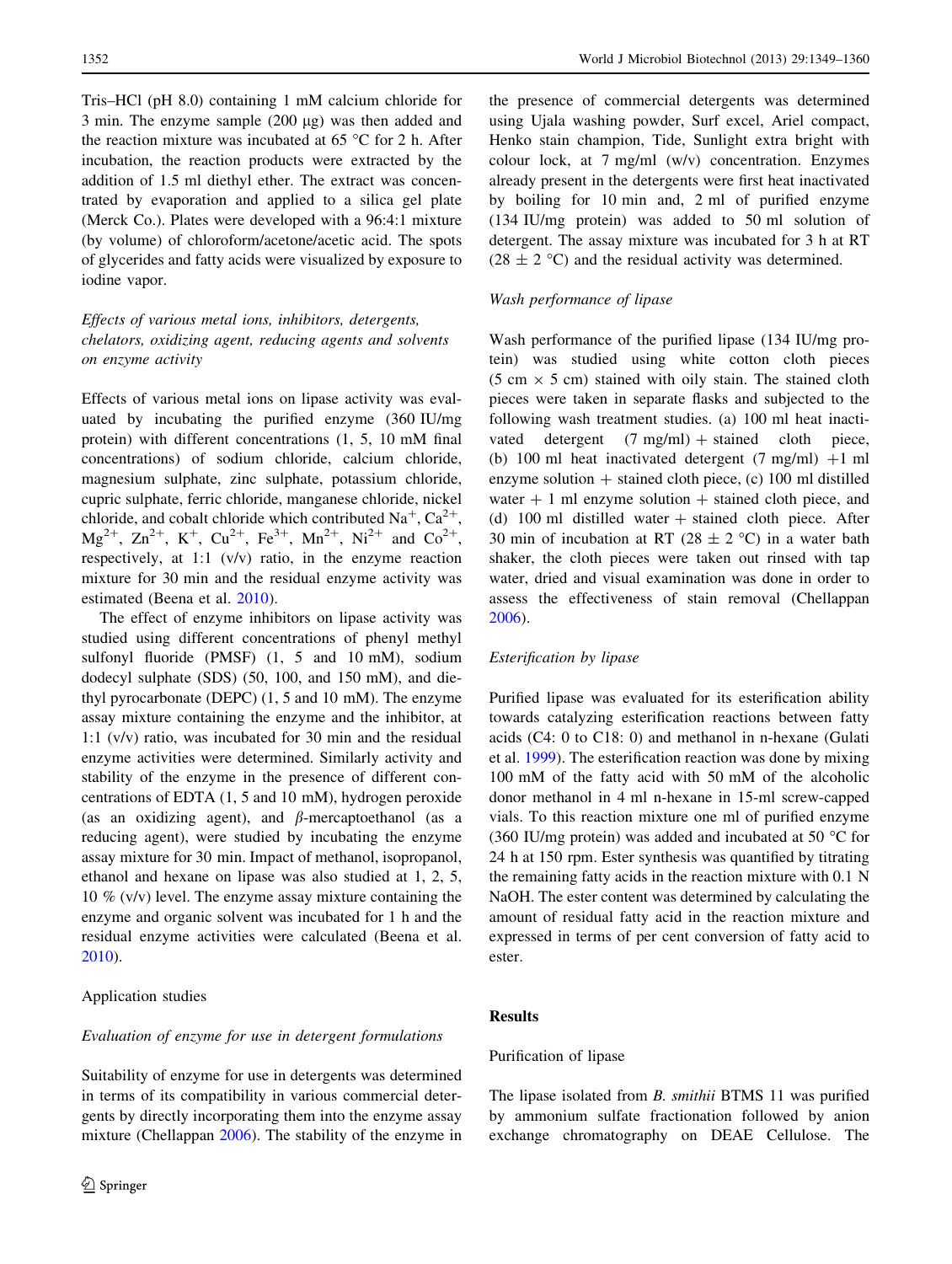enzyme could be precipitated with 80 % ammonium sulfate saturation. Enzyme, with specific activity of 134 IU/mg protein, a 1.34 % yield, and 1.6-fold purification, was obtained after ammonium sulfate fractionation. Further purification by ion exchange chromatography yielded active enzyme with a specific activity of 360 IU/mg protein, a 0.1 % yield, and 4.33-fold purification (Table 1). A major peak indicating lipase activity (Fig. 1) was recorded in the elution profile.

#### Characterization of purified lipase

#### Analysis of lipase by gel electrophoresis and zymography

SDS-PAGE analysis showed a single band on staining with Coomassie Brilliant blue R250, indicating homogeneity in the enzyme protein. Further SDS–PAGE performed under non-reducing and reducing conditions yielded a single band of 45 kDa (Fig. 2a) confirming the purity of the enzyme. Zymogram obtained showed a UV-fluorescent band (Fig. 2b) indicating lipase activity.

# Effects of temperature and pH on enzyme activity and stability

Lipase activity determined at different incubation temperatures (30–80 °C), using p-nitrophenyl esters (pNP-acetate or pNP-butyrate) as substrate indicated that the enzyme preferred a higher temperature of 50  $\degree$ C, as optimum, for maximal activity although the enzyme was active over a broad range of incubation temperatures varying from 30  $^{\circ}$ C to  $70 \degree$ C (Fig. [3](#page-5-0)a). However, marked decline in enzyme activity was observed along with increase in temperatures above 60  $\degree$ C. In fact, the lipase activity showed a linear increase along with increase in temperature and recorded a rapid increase at 40 to 50 °C. Thermostability studies indicated that the enzyme was stable at 30 to 80  $^{\circ}$ C and retained 50 % of activity even after 12 h (Fig. [3b](#page-5-0)). From the data presented in Fig. [4a](#page-5-0) it was inferred that pH 8.0 was the optimum for lipase activity and the enzyme was active over a pH range of 7–10. It was also observed that there was no enzyme activity at pH 3-6. These observations indicated the alkaline nature of this enzyme. Results of pH

Table 1 Purification of lipase isolated from B. smithii BTMS 11



Fig. 1 Elution profile of lipase isolated from Bacillus smithii BTMS 11 during purification by ion exchange chromatography using DEAE Cellulose



Fig. 2 SDS-PAGE analysis of lipase isolated from Bacillus smithii BTMS 11 a Coomassie blue staining and **b** Zymogram analysis. Lane 1 protein marker (kDa). Lane 2 ion exchange fraction. Lane 3 Ammonium sulfate fraction (Zymogram with MUF Butyrate). Lane 4 Ion exchange fraction (Zymogram with MUF Butyrate)

| Purification step                                      | Volume<br>(ml) | Total protein<br>(mg) | Total activity<br>(U/ml) | Specific activity<br>(U/mg) | Protein yield<br>$(\%)$ | Activity yield<br>$(\%)$ | Fold of<br>purification |
|--------------------------------------------------------|----------------|-----------------------|--------------------------|-----------------------------|-------------------------|--------------------------|-------------------------|
| Crude extract                                          | 760            | L.900                 | 158,330                  | 83                          | 100                     | 100                      | 1.00                    |
| $(NH_4)$ <sub>2</sub> SO <sub>4</sub><br>fractionation | 18             | 25.56                 | 3.420                    | 134                         | 1.34                    | 2.16                     | 1.60                    |
| DEAE cellulose                                         |                | 2.00                  | 720                      | 360                         | 0.10                    | 0.45                     | 4.33                    |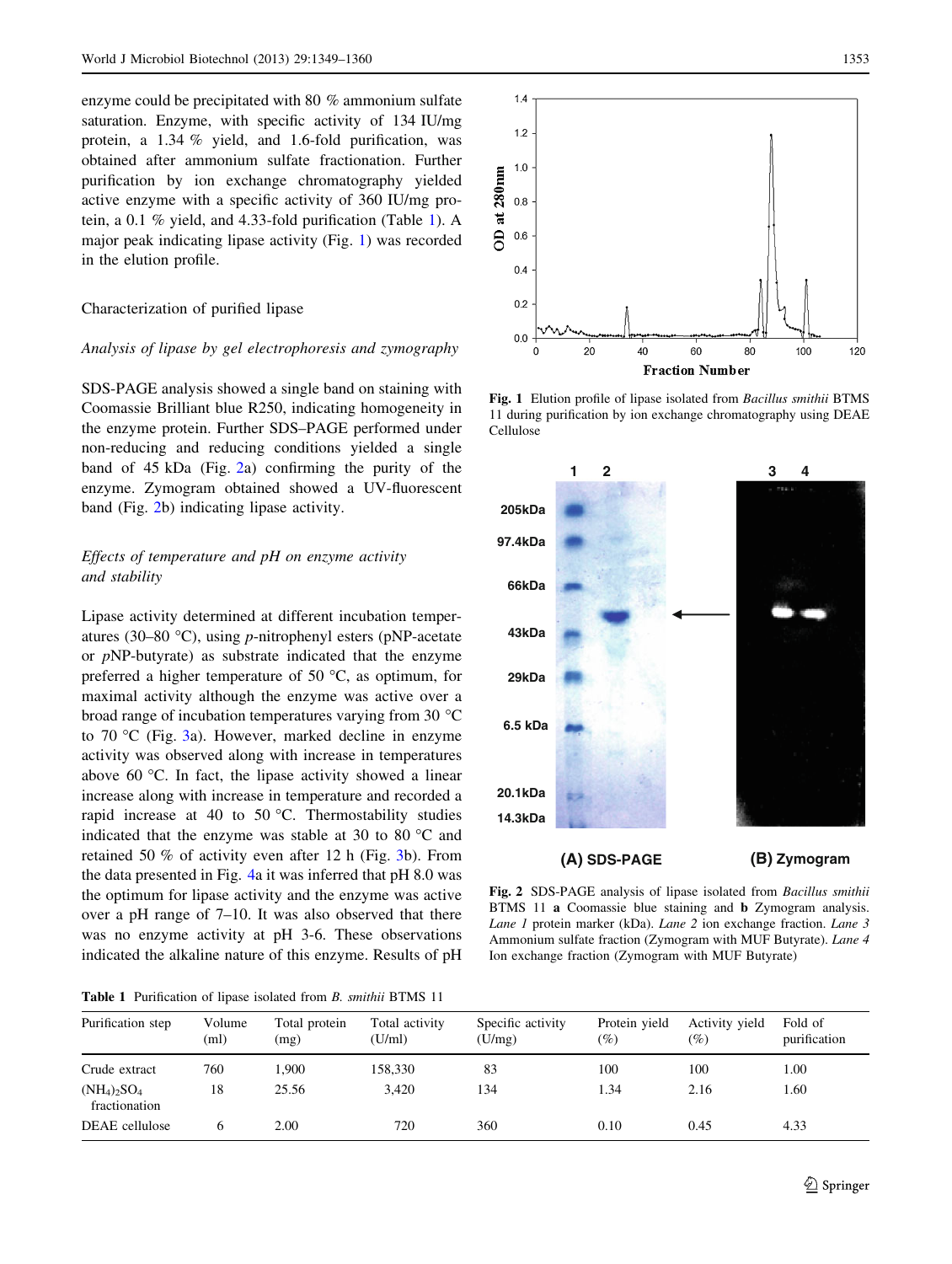<span id="page-5-0"></span>

Fig. 3 Effect of temperature on activity (a) and stability (b) of lipase isolated from Bacillus smithii BTMS 11

stability studies (Fig. 4b) showed that the enzyme was stable in the pH range of 7–9.

# Substrate specificity, kinetic constants and positional specificity

Data obtained for the studies on the substrate specificity of purified lipase evaluated with the various p-nitrophenyl derivatives indicated that this lipase had a wide range of substrate specificity and showed activity with all the p-nitrophenyl substrates tested (Fig. 5). Maximum activity was observed with  $p$ -nitrophenyl butyrate  $(C_4)$  followed by *p*-nitrophenyl caprylate  $(C_8)$  and *p*-nitrophenyl acetate  $(C_2)$ . Comparatively less activity was observed for *p*-nitrophenyl laurate  $(C_{12})$  and *p*-nitrophenyl palmitate  $(C_{16})$ . Hence the *B. smithii* lipase can be considered to have more preference for short to medium chain fattyacids  $(C_4)$ to  $C_8$ ) than to the long chain fatty acids.

The reaction kinetics determined for the purified enzyme with pNPB is presented as Lineweaver–Burk double



Fig. 4 Effect of pH on activity (a) and stability (b) of lipase isolated from Bacillus smithii BTMS 11



Fig. 5 Substrate specificity of lipase isolated from Bacillus smithii BTMS 11

reciprocal plot (Fig. [6](#page-6-0)). The enzyme was found to have an apparent  $K_{\text{m}}$  value of 0.1 mM, and a  $V_{\text{max}}$  value of 100 U/ml for the hydrolysis of pNPB. It was observed that the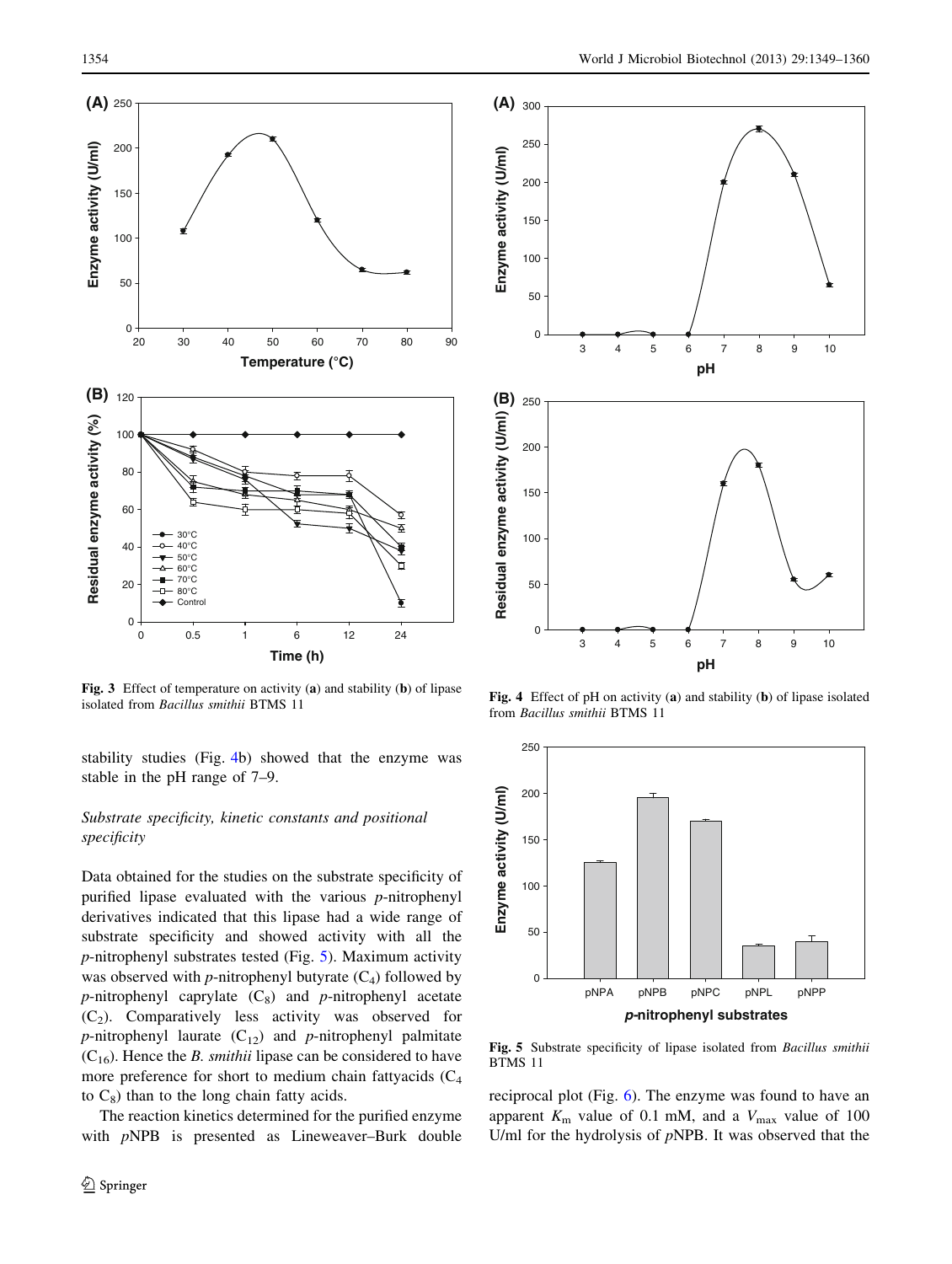<span id="page-6-0"></span>lipase could hydrolyze the three positions (sn-1, 2 and 3) and all the ester bonds of triolein there by causing the complete breakdown of the triolein molecule. The hydrolytic products visualized in thin layer chromatogram (Fig. 7) testified that the B. smithii lipase is non-regiospecific in nature.

## Effects of various metal ions, inhibitors, chelators, oxidizing agent, reducing agent and solvents on enzyme activity

Data depicted in Table 2 for the studies conducted on the effect of various metal ions on lipase activity, indicated that all the metal ions tested led to an enhancement in lipase activity at all the three concentrations tested. Among the metal ions tested Cobalt chloride was observed to support maximal lipase activity, at all the three concentrations tested, and compared to other metals. However  $Cu^{2+}$  was found to have an inhibitory effect on the lipase activity at higher concentrations (10 mM) while reduction in enzyme activity was observed at 1 and 5 mM concentrations. Similarly  $Fe^{2+}$  ions were observed to enhance maximal lipase activity at 1 mM concentrations while recording inhibition of the lipase activity at concentrations above 1 mM.

Results presented in Table [3](#page-7-0) for group-specific potential inhibitors SDS, PMSF, DEPC and the hydrogen peroxide, clearly evidenced that their addition resulted in considerable levels of enzyme inhibition at all the concentrations tested. Increasing concentrations of EDTA was found to result in the decline of lipase activity and relatively very low level of enzyme activity (18 % residual activity) was recorded at 1 mM concentration. Whereas,  $\beta$ -mercaptoethanol was found to have a positive effect on the lipase activity along with increase in its concentration. The residual lipase activity was found to be increased from 68 % at 1 mM concentration to 120 % at 10 mM concentration. The studies conducted on impact of various organic sol-



Fig. 6 Lineweaver-Burk plot obtained for the purified lipase isolated from Bacillus smithii BTMS 11



Fig. 7 TLC showing the positional specificity of lipase of Bacillus smithii BTMS 11. Lane 1 triolein hydrolyzed by B. smithii lipase. Lane 2 triolein

Table 2 Effect of various metal ions on lipase activity of B. smithii BTMS 11

| Metal ions            |               | Residual activity $(\%)$ |                |                 |  |
|-----------------------|---------------|--------------------------|----------------|-----------------|--|
|                       |               | $1 \text{ }\mathrm{mM}$  | $5 \text{ mM}$ | $10 \text{ mM}$ |  |
| Calcium chloride      | $Ca^{2+}$     | $127 \pm 1.58$           | $95 \pm 1.58$  | $93 \pm 1.22$   |  |
| Cupric sulphate       | $Cu^{2+}$     | $52 \pm 1.58$            | $70 \pm 1.00$  | 0.0             |  |
| Cobalt chloride       | $Co2+$        | $126 \pm 1.58$           | $180 \pm 2.55$ | $161 \pm 2.0$   |  |
| Ferric chloride       | $Fe2+$        | $233 \pm 3.00$           | 0.0            | 0.0             |  |
| Manganese<br>chloride | $Mn^{2+}$     | $95 \pm 1.58$            | $98 \pm 2.0$   | $105 \pm 2.0$   |  |
| Magnesium<br>sulphate | $Mg^{2+}$     | $97 \pm 1.41$            | $103 \pm 2.24$ | $111 \pm 3.0$   |  |
| Potassium chloride    | $K^+$         | $101 \pm 1.41$           | $99 \pm 1.58$  | $68 \pm 2.12$   |  |
| Sodium chloride       | $Na+$         | $90 \pm 1.58$            | $95 \pm 2.00$  | $105 \pm 3.00$  |  |
| Zinc sulphate         | $\rm Zn^{2+}$ | $103 \pm 2.00$           | $102 \pm 1.41$ | $100 \pm 2.55$  |  |

vents on lipase activity showed that methanol, isopropanol, ethanol and hexane had significant effects on the enzyme activity (Fig. [8\)](#page-7-0). All the solvents tested were found to enhance the lipase activity at a lower concentration of 1 %. However, the enzyme activity was observed to decrease gradually in response to 2–5 % and there after steeply at 10 % concentrations in the case of all the organic solvents tested.

#### Application studies

## Evaluation of lipase for use in detergent formulation

Detergent compatibility of the enzyme was studied in order to determine the suitability of B. smithii lipase for use in detergent formulations. Results obtained using Ujala washing powder (pH 9.79), Surf excel (pH 9.70), Ariel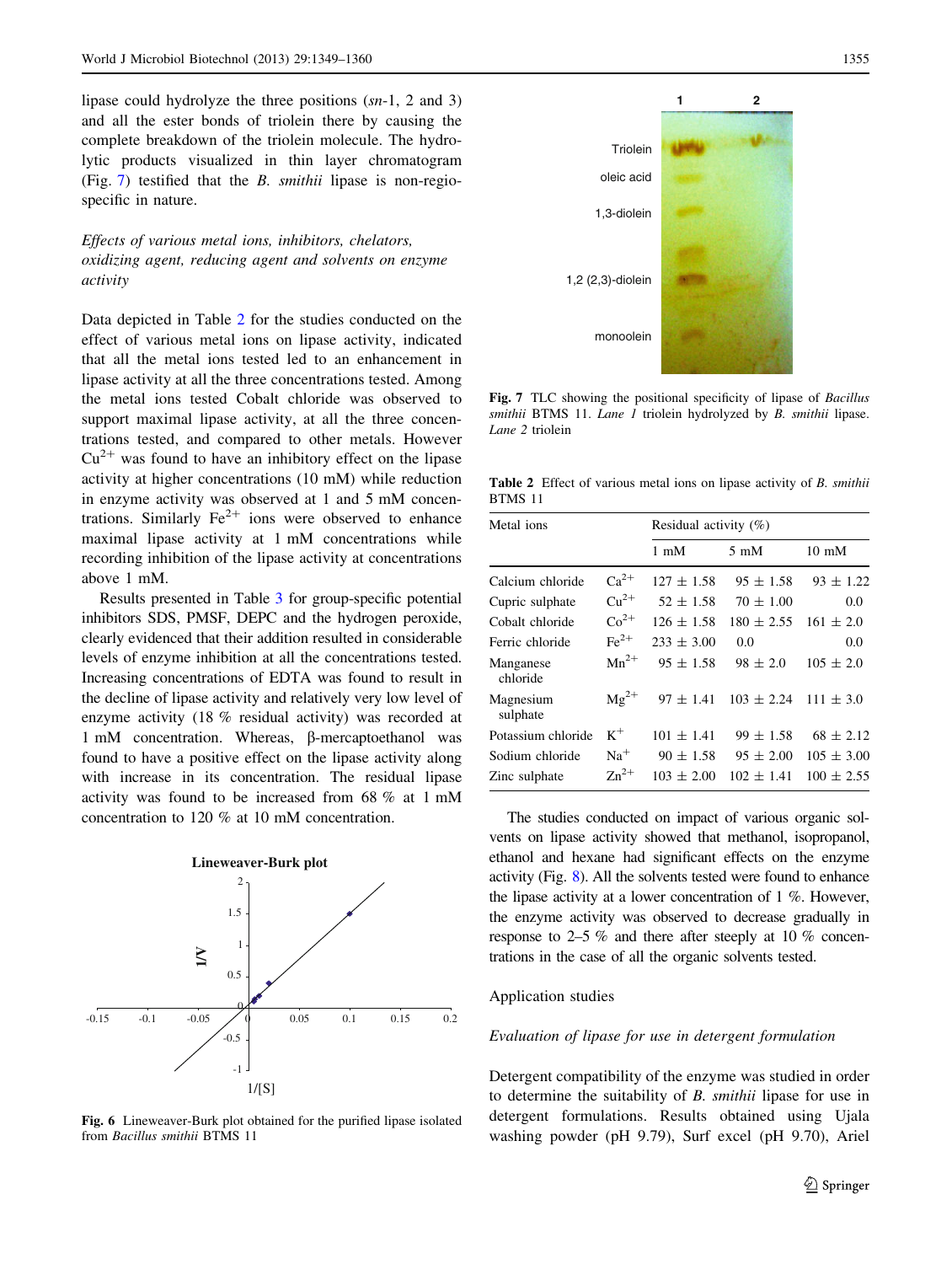| Chemical agents          | Concentration (mM) | Residual activity $(\%)$ |  |
|--------------------------|--------------------|--------------------------|--|
| <b>SDS</b>               | 50 mM              | $\mathbf{0}$             |  |
|                          | $100 \text{ mM}$   | $\mathbf{0}$             |  |
|                          | 150 mM             | $\mathbf{0}$             |  |
| $\beta$ -mercaptoethanol | $1 \text{ mM}$     | $68 \pm 1.22$            |  |
|                          | $5 \text{ mM}$     | $90 \pm 5.6$             |  |
|                          | $10 \text{ mM}$    | $120 \pm 5.0$            |  |
| <b>PMSF</b>              | $1 \text{ mM}$     | $\mathbf{0}$             |  |
|                          | $5 \text{ mM}$     | $\Omega$                 |  |
|                          | $10 \text{ mM}$    | $\mathbf{0}$             |  |
| <b>DEPC</b>              | $1 \text{ mM}$     | $\Omega$                 |  |
|                          | $5 \text{ mM}$     | $\mathbf{0}$             |  |
|                          | $10 \text{ mM}$    | $\mathbf{0}$             |  |
| <b>EDTA</b>              | $1 \text{ mM}$     | $18.0 \pm 1.41$          |  |
|                          | $5 \text{ mM}$     | $4.7 \pm 0.28$           |  |
|                          | $10 \text{ mM}$    | $0.47 \pm 0.01$          |  |
| $H_2O_2$                 | 0.1                | $\mathbf{0}$             |  |
|                          | 0.5                | $\Omega$                 |  |
|                          | 1.0                | $\boldsymbol{0}$         |  |

<span id="page-7-0"></span>Table 3 Effect of various chemical agents on lipase activity of B. smithii BTMS11



Fig. 8 Effect of organic solvents on lipase obtained from Bacillus smithii BTMS 11

compact (pH 9.92), Henko stain champion (pH 10.12), Tide (pH 9.89), Sunlight extra bright with colour lock (pH 10.0) indicated that the enzyme retained more than 90 % of activity, even after 3 h of incubation, in all the detergents tested (Fig. 9). Further it was found that the lipase was 100 % compatible with all the detergents tested since there was no decrease in enzyme activity. In fact enhanced enzyme activity was observed with the detergents surf excel, sunlight and Ariel compared to other detergent formulations. Results presented in Fig. [10](#page-8-0) for the visual examination of the oil stained white cotton cloth pieces subjected to wash treatment exhibited the effectiveness of B. smithii lipase in removal of stains.

#### Esterification ability of lipase

Bacillus smithii lipase was capable of effectively catalyzing methyl–ester synthesis between fatty acids of varying carbon chain lengths and methanol in n-hexane. However, in all the esterification reactions, the lipase showed a high esterification capability, recording above 70 %, with all the fatty acids tested, except in the case of Butyric acid (Table [4\)](#page-8-0). Further it was observed that the lipase preferred medium-chain to long chain fatty acids (C8: 0 to C18: 0) which were etherified at higher conversion rates (70 %) in comparison to very short chain fatty acids.

## Discussion

Members of Bacillus genera are ubiquitous and are known to produce wide range of enzymes that have potential industrial applications. In the present study lipase produced as extracellular enzyme by B. smithii isolated from marine sediments was purified and characterised. The lipase activity of the purified enzyme protein was confirmed by zymogram analysis using Methyl umbelliferyl butyrate as substrate indicating a single type of extracellular lipase. Bacterial lipases are reported to span a molecular weight range of 19 to 60 kDa (Iwai et al. [1970](#page-10-0)). In the present study the molecular mass for the B. smithii lipase was estimated as 45 kDa which corroborates with a molecular mass of approx. 45 kDa reported for lipases isolated from B. thermocatenulatus and B. stearothermophilus (Schmidt-Dannert et al. [1996](#page-11-0); Kim et al. [1998\)](#page-10-0). In fact thermostable lipases from many Bacillus species have been

![](_page_7_Figure_13.jpeg)

Fig. 9 Stability of lipase isolated from Bacillus smithii BTMS 11 in the presence of commercial detergents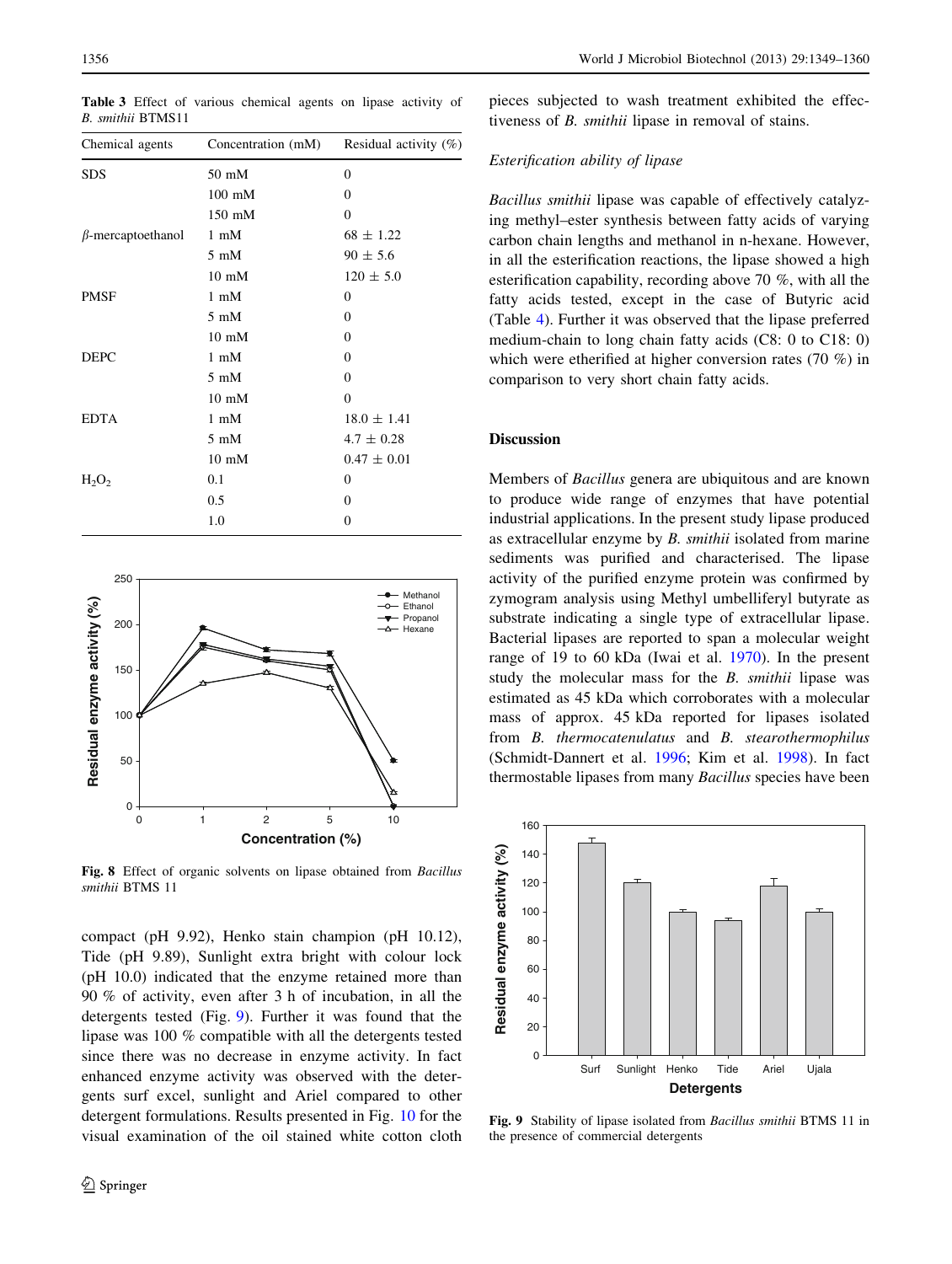Fig. 10 Wash performance study of lipase isolated from Bacillus smithii BTMS 11. a Cotton cloth stained with oily stain. b Stained cloth washed with commercial detergent. c Stained cloth washed with  $commercial$  detergent  $+$ B. smithii lipase

<span id="page-8-0"></span>![](_page_8_Picture_2.jpeg)

Table 4 B. smithii lipase-mediated esterification of fatty acids with methanol

| Fatty acids    | Ester conversion $(\%)$ |  |  |
|----------------|-------------------------|--|--|
| <b>Butyric</b> | $2 \pm 0.08$            |  |  |
| Caprylic       | $80 \pm 2.0$            |  |  |
| Lauric         | $79 \pm 1.6$            |  |  |
| Mystric        | $78 \pm 1.8$            |  |  |
| Palmitic       | $73 \pm 1.8$            |  |  |
| Stearic        | $70 \pm 1.6$            |  |  |

found to possess a molecular mass of 43–45 kDa (Nawani and Kaur [2000](#page-11-0); Lee et al. [2001](#page-11-0)).

Extreme pH conditions alter the structure of the surface of the enzymes modifying the interaction between active site and substrate. Because of that, under strong acidic and alkaline conditions, enzymes are denatured and as a consequence, their activity is totally or partially lost (Chellappan [2006\)](#page-10-0). A change in pH will have a progressive effect on the structure of the protein and the enzyme activity (Fullbrook [1996](#page-10-0)) and at the optimal pH, the conformation of lipase is suitable to absorb to the interface of oil/water, helping open the lid that blocks the active site of the lipase to lower the activation energy of hydrolysis (Jaeger et al. [1994\)](#page-10-0). Generally, bacterial lipases have neutral (Dharmsthiti and Luchai [1999;](#page-10-0) Lee et al. [1999](#page-11-0)) or alkaline pH as optimum (Kanwar and Goswami [2002](#page-10-0); Sunna et al.  $2002$ ). In the present study *B*. *smithii* lipase was observed to prefer an alkaline pH 8.0 as optimum although active over a pH range of 7.0–10.0. It was also noted that the enzyme was completely inactive in the acidic pH range (pH 3.0–6.0). These results are in accordance with the earlier reports of alkaline lipases of *Bacillus* strain A30-1 (ATCC 53841) (Wang et al. [1995\)](#page-11-0), Bacillus stearothermophilus L1 (Kim et al. [1998\)](#page-10-0), B. thermocatenulatus, B. subtilis, (Schmidt-Dannert et al. [1996](#page-11-0); Kulkarni and Gadre [2002](#page-11-0)) which showed optimal activity in the pH range of 8–10. Bacterial lipases possess pH stability over a wide range, from pH 4 to 11 (Dong et al. [1999\)](#page-10-0). B. smithii lipase was found to be stable over a wide range of pH from 6 to 10 and this property of the enzyme indicates scope for use as a potential candidate for application in industrial

process that are conducted in the alkaline range, especially in the detergent industry.

Bacterial lipases generally have temperature optimum in the range 30–60  $\degree$ C (Litthauer et al. [2002\)](#page-11-0). The present study revealed that B. smithii lipase was active over a wide range of incubation temperatures (30–70  $^{\circ}$ C) with optimum at 50 °C. Further, the results obtained indicated clearly that the enzyme is thermostable in nature and can tolerate higher temperatures above 50 °C. In fact temperature optimum of 45 $\degree$ C and above has been reported for lipases isolated from many Bacillus species (Lee et al. [2001](#page-11-0); Jinwal et al. [2003\)](#page-10-0). Most of the industrial processes involving enzymes operate at temperatures above 50  $^{\circ}$ C, and consequently thermostable enzymes assume great significance (Sharma et al. [2002](#page-11-0)). Moreover it has been also suggested that it would be favorable for industrial or diagnostic use if Bacillus sp. lipase could function up to 60 °C (Sugihara et al. [1991](#page-11-0)). In this context the present findings strongly indicated the potential of B. smithii lipase for use in various biotechnological industries that require thermostable enzymes.

The lipase isolated from *B. smithii* was found to have substrate specificity for pNPB followed by pNPC and pNPA. This particular observation strongly suggests that the lipase has strong inclination for short to medium chain fatty acids than for the long chain fatty acids. A low  $K_m$ value represents a high affinity. For most industrially relevant enzymes,  $K_m$  values range between  $10^{-1}$  and  $10^{-5}$  M, although the  $K_m$  values of the enzyme generally vary widely (Fullbrook [1996](#page-10-0)). The reaction kinetics of the purified enzyme of B. smithii determined from Lineweaver–Burk plots with pNPB under standard assay conditions indicated that the enzyme had an apparent  $K<sub>m</sub>$  value of 0.1 mM, and a  $V_{\text{max}}$  value of 100 U/ml for the hydrolysis of pNPB. Further, the Lineweaver–Burk plots also indicated that the hydrolysis of p-nitrophenyl butyrate by B. smithii lipase followed Michaelis–Menten kinetics.

A comparison of the chromatogram obtained for the hydrolytic products of triolein from thin layer chromatography (TLC) with that of BTID-A Bacillus lipase (Lee et al. [2001\)](#page-11-0) indicated that 1,2- and 1,3-diolein and monoolein were released as the main products by B. smithii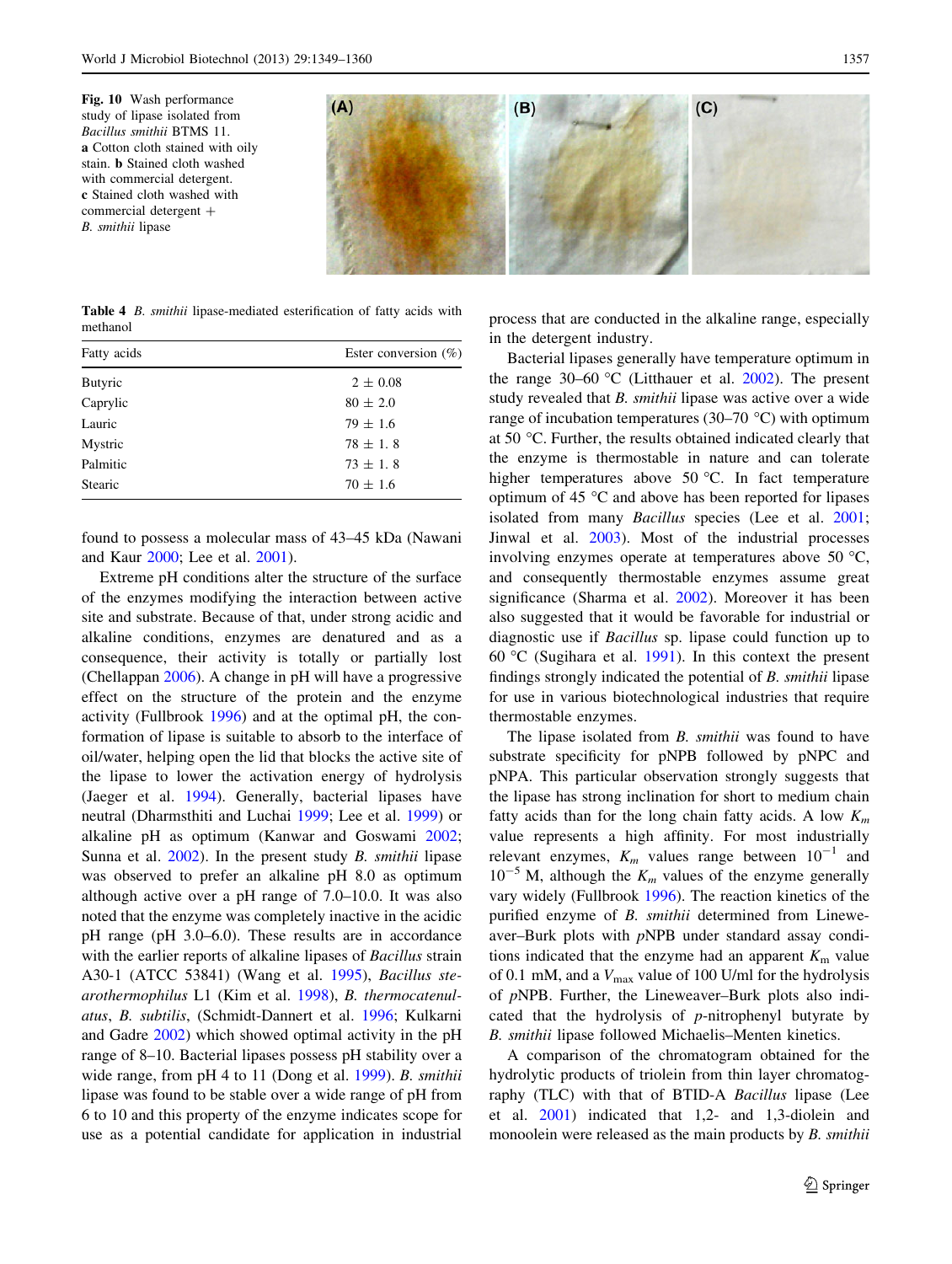lipase and the enzyme is likely to be positionally nonregiospecific. Further, this observation also indicated that this enzyme may probably act synergistically to hydrolyze extracellular lipids to free fatty acids and glycerols. In fact most of the bacterial lipases reported so far are constitutive and are non-specific in their substrate specificity (Macrae and Hammond [1985](#page-11-0)).

The majority of enzymes require the presence of metal ion activators to express their full catalytic activity, and thus metal ion activation of enzyme reactions is important in industrial applications for achieving maximal catalytic efficiency and a number of enzymes require the presence of metal ions, such as calcium ions, for the maintenance of their stable and active structures (Gray [1995\)](#page-10-0). The study conducted on the effect of various cations on the activities of B. smithii lipase revealed that all ions tested were found to enhance lipase activity except  $Cu^{2+}$  which showed an inhibitory effect on the lipase activity. B. stearothermophilus MC 7 lipase was reported to be inhibited by divalent ions of heavy metals, entirely by  $Cu^{2+}$  and strongly by  $Fe^{2+}$  and  $\text{Zn}^{2+}$  (Kambourova et al. [2003](#page-10-0)) while the lipase activity of thermophillic B. coagulans BTS-3 isolate was reported to be enhanced by  $K^+$ ,  $Fe^{3+}$ , and  $Mg^{2+}$  ions and inhibited by  $Co<sup>2+</sup>$ , Mn<sup>2+</sup>, and Zn<sup>2+</sup> (Kumar et al. [2005](#page-11-0)). The enhanced catalytic activity of B. smithii lipase observed in the presence of  $\text{Co}^{2+}$  could be attributed to the probable formation of insoluble Co-salts of fatty acids released during the hydrolysis which could have prevented product inhibition.

In the present study B. smithii lipase was observed to be completely inhibited by SDS, PMSF and DEPC at all the concentrations studied. Inhibition by PMSF, suggests that the enzyme is a serine lipase having a serine residue at its active site. The results obtained for the experiment with  $\beta$ -mercaptoethanol showed that the enzyme activity was significantly influenced by  $\beta$ -mercaptoethanol indicating that thiol group was not present or not critical for the catalytic function. Enhanced activity also indicated the probable absence of disulfide bonds in B smithii lipase or disulfide bridge is not required for activity of this lipase. Similar results were observed with some lipases (Lotrakul and Dharmsthiti [1997](#page-11-0); Dharmsthiti and Luchai [1999;](#page-10-0) Lee et al. [1999](#page-11-0)). EDTA is a potent inhibitor of metal-dependent enzymes, and is generally used as a commercial inhibitor of proteases, where it acts by chelating metals such as lead and zinc. EDTA treatment strongly inhibited the lipase activity with the increasing concentrations confirming that B. smithii lipase requires metal ions for their activity. Similar result was reported for B. thermolevorans ID-1 lipase (Lee et al. [2001\)](#page-11-0). Unlike most other bacterial lipases, the B. smithii lipase was observed to be a metallo-enzyme inhibited by EDTA as well as PMSF. These observations indicate that *B. smithii* lipase may possess a triad of three amino acids at its catalytic site just like many other lipases (Winkler et al. [1990\)](#page-11-0). A purified lipase from B. coagulans MTCC 6375 was also reported to be inhibited by EDTA, PMSF and total loss of activity in the presence of SDS (Nawani et al. [1998;](#page-11-0) Yu et al. [2007](#page-11-0)). The results observed with *B. smithi* lipase corroborates with earlier reports with respect to EDTA, PMSF and SDS.

Detergent industry consumes the largest share of the microbial lipase produced. The addition of lipases to detergent formulations has been investigated in the context of removal of fat stains and removal of oil or fatty deposits by lipase is attractive owing to its suitability under washing conditions. To be a suitable additive in detergents, lipases should be both thermostable and alkaline besides demonstrating catalytic activity in the presence of various components of washing powder formulations. In this context the results of the study showed that the B. smithii lipase could demonstrate high stability in all the detergents tested by retaining more than 90 % of enzyme activity, confirming the detergent compatibility of this lipase. In fact it was observed that the enzyme was highly compatible with Surf Excel, followed by Sunlight, Ariel, Ujala, and Henko. It must be noted here that the pH value of all detergent solutions tested had an alkaline pH and the B. *smithii* lipase recorded significant activity at alkaline pH in the presence of the detergents. Probably the alkaline conditions in the detergent could have attributed to the compatibility of the enzyme to the detergents. The observation adds further evidence to suggest that this alkaline lipase has potential for use as an additive in detergent formulations. Furthermore the results obtained for the wash performance study in removing oily stains from cotton cloths also testify the scope for use of this lipase as a detergent additive.

Enzymes in organic synthesis, using organic solvents as catalytic media, have been realized as a potential technological revolution towards obtaining highly enhanced enzyme activity, when compared with other natural aqueous reaction media, since they exhibit the phenomenon of "molecular memory." Enzyme-catalyzed reactions in organic solvents, and even in supercritical fluids and the gas phase, have found numerous potential applications, some of which have already been commercialized. Various organic solvents were tested for their effect on B. smithii lipase activity. A marked stimulation of the enzyme activity was observed upon adding organic solvents to the assay mixture. An increased residual lipase activity was observed with the increasing percentage of concentration of all the organic solvents tested namely methanol, ethanol, propanol, and hexane up to 5.0 % (v/v). These features of the enzyme indicate potential for probable application of this enzyme in the synthesis of chiral compounds in nonaqueous solvents (Zaks and Klibanov [1988\)](#page-11-0).

Besides applications as additives in detergents, lipases are used in the esterification and transesterification reactions due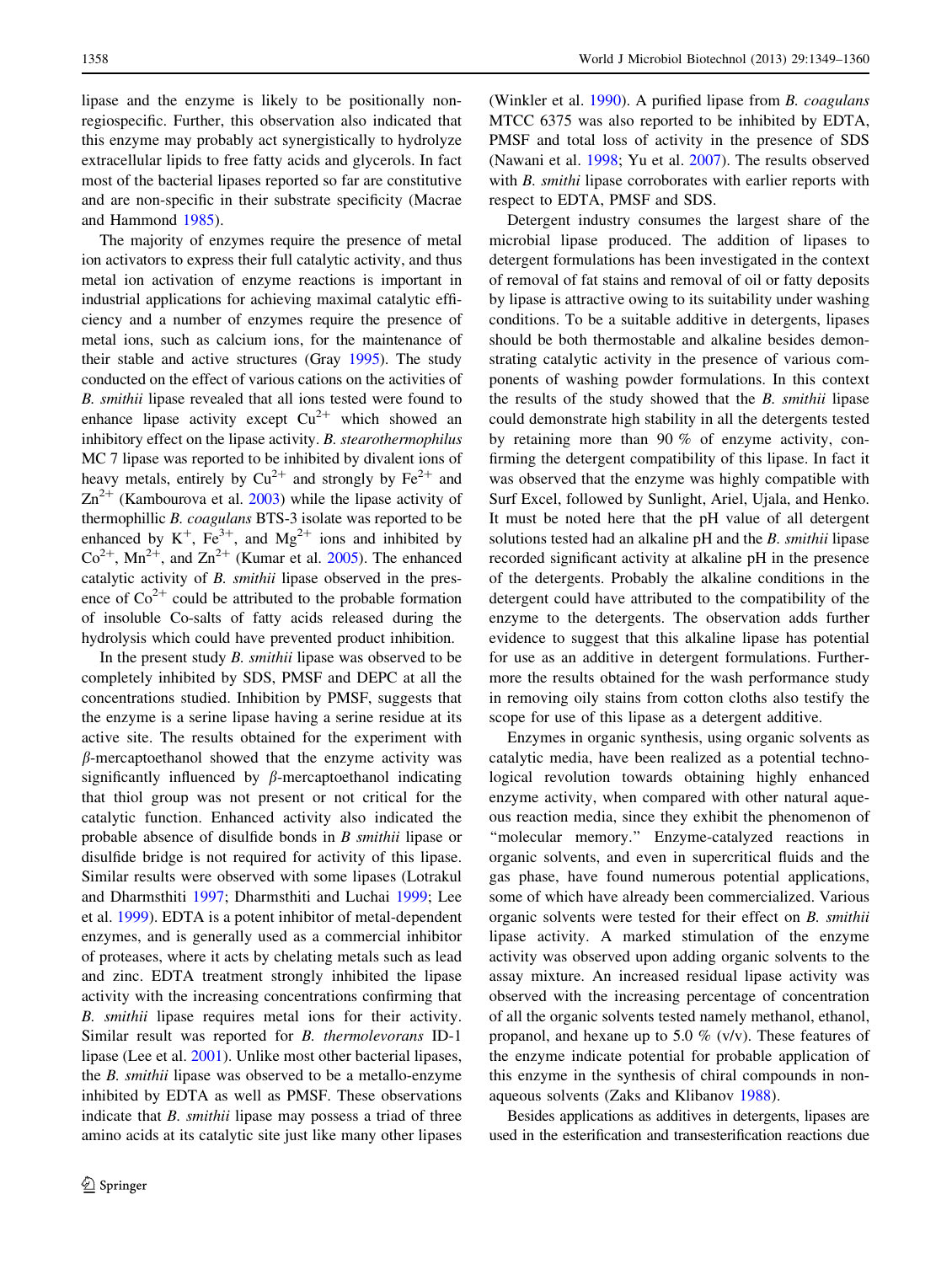<span id="page-10-0"></span>to their regiospecificity and steriospecificity. During evaluation of lipase for use in transesterification and synthesis of esters, the reactions have been allowed to occur in media containing water immiscible organic solvents and a small amount of water because the enzymes are less susceptible to denaturation in such systems (Sugihara et al. [1991](#page-11-0)). The marked stimulating effect of B. smithii lipase in the solvents tested may be attributed to the probable sheath of water molecule tightly bound to the enzyme which protects the enzyme's hydrophilic surfaces and allow retention of the native conformation even in the presence of apolar hydrophobic solvents (Klibanov 1986). Based on the observation that, the B. smithii lipase is stable in organic solvents methanol, propanol, ethanol, and n-hexane, it is suggested that the enzyme holds potential for application in transesterification and ester synthesis. Further it was observed that B. smithii lipase could effectively catalyze methyl–ester synthesis between fatty acids of varying carbon chain lengths and methanol and prefer medium-chain fatty acids to long chain fatty acids (C8: 0 to C18: 0) which were etherified at higher conversion rates (70 %) indicating scope for exploitation in synthesis of medium-long-medium-chain (MLM) triglycerides (Kazlauskas and Bornscheuer 1998). It must be noted that methyl and ethyl esters of long-chain fatty acids have been used to enrich diesel fuels (Vulfson [1994](#page-11-0)) and these esters have extensive uses as emulsifiers, antioxidants and flavour compounds in the food, pharmaceutical, detergent and oleochemical industries (Saxena et al. [1999](#page-11-0)). In this context the present observations on potential of marine lipase for use in ester synthesis deserve attention.

Considering the overall properties of different alkaline lipases of microbial origin and the alkaline lipase of marine B. smithii BTMS 11 it is inferred that marine Bacillus lipase has more desirable properties with regard to pH and temperature stability, detergent compatibility and wash performance for a potential application in the detergent industry and enzyme mediated organic synthesis. In a nutshell B. smithii stands out as a potential marine alkaline lipase producing bacterium which can be exploited for varied industrial applications especially in detergent industry and ester synthesis. Further the present study also endorses the faith that marine microorganisms are unique in terms of their characteristics and holds potentials for varied applications in industries and environmental protection.

Acknowledgments Authors acknowledge Council of Scientific and Industrial Research (CSIR), India for providing a Research fellowship to Lailaja VP.

#### References

Arpigny JL, Jaeger KE (1999) Bacterial lipolytic enzymes: classification and properties. Biochem J 343:177–183

- Basheer SM, Chellappan S, Beena PS, Sukumaran RK, Elyas KK, Chandrasekaran M (2011) Lipase from marine Aspergillus awamori BTMFW032: production, partial purification and application in oil effluent treatment. New Biotechnol 28:627–638
- Beena PS, Soorej MB, Elyas KK, Sarita G Bhat, Chandrasekaran M (2010) Acidophilic tannase from marine Aspergillus awamori BTMFW032. J Microbiol Biotechnol 10; 20(10):1403–1414
- Berto P, Belingheri L, Dehorter B (1997) Production and purification of novel exteracellular lipase from Alterneria bracssicola. Biotechnol Lett 19:533–536
- Bulow L, Mosbach K (1987) The expression in E. coli of a polymeric gene coding for an esterase mimic catalyzing the hydrolysis of p-nitrophenyl esters. FEBS Lett 210:147–152
- Chellappan S (2006) Alkaline protease production by marine Engyodontium album BTMF S10. PhD thesis. Cochin University of Science and Technology
- Dharmsthiti S, Luchai S (1999) Production, purification and characterization of thermophilic lipase from Bacillus sp. THL027. FEMS Microbiol Lett 179:241–246
- Diaz P, Prim N, Pastor FIJ (1999) Direct fluorescence based lipase activity assay. Biotechniques 27:696–700
- Dong H, Gao S, Cao S (1999) Purification and characterization of a Pseudomonas sp. lipase and its properties in non-aqueous media. Biotechnol Appl Biochem 30:251–256
- Fullbrook PD (1996) Kinetics. In: Godfrey T, Reichelt J (eds) Industrial enzymology: the application of enzymes in industry, 2nd edn. Nature, New York
- Gray CJ (1995) Stabilization of enzymes with soluble additives. In: Gupta MN (ed) Thermostability of enzymes. Narosa, New Delhi, pp 124–143
- Gulati R, Saxena RK, Gupta R, Yadav RP, Davidson WS (1999) Parametric optimization of Aspergillus terreus lipase production and its potential in ester synthesis. Process Biochem 35:459–464
- Hasan F, Shah AA, Hameed A (2006) Industrial applications of microbial lipases. Enzyme Microb Technol 39:235–251
- Huang AHC (1984) Studies on specificity of lipases. In: Borgstrom B, Brockmann HL (eds) Lipases. Elsevier, Amsterdam, pp 419–442
- Iwai M, Tsujisaka Y, Fukumoto J (1970) Studies on lipase. V. Effect of iron ions on the Aspergillus niger lipase. J Gen Appl Microbiol 16:81–90
- Jaeger K-E, Reetz MT (1998) Microbial lipases form versatile tools for biotechnology. TIBTECH 16:396–403
- Jaeger KE, Ransac S, Dijkstra BW, Colson C, van Heuvel M, Misset O (1994) Bacterial lipases. FEMS Microbiol Rev 15:29–63
- Jinwal UK, Roy U, Chowdhury AR, Bhaduri AP, Roy PK (2003) Purification and characterization of an alkaline lipase from a newly isolated Pseudomonas mendocina PK-12CS and chemoselective hydrolysis of fatty acid ester. Bioorg Med Chem 11:1041–1046
- Kambourova M, Kirilova N, Mandeva R (2003) Purification and properties of thermostable lipase from a thermophilic Bacillus stearothermophilus MC7. J Mol Catal B Enzym 22:307–313
- Kanwar L, Goswami P (2002) Isolation of a Pseudomonas lipase produced in pure hydrocarbon substrate and its applications in the synthesis of isoamyl acetate using membrane-immobilized lipase. Enzyme Microb Technol 31:727–735
- Kazlauskas RJ, Bornscheuer UT (1998) Biotransformations with lipases. In: Rehm HJ, Pihler G, Stadler A, Kelly PJW (eds) Biotechnology, vol 8. Wiley, New York, pp 37–192
- Kim HK, Park SY, Lee JK, Oh TK (1998) Gene cloning and characterization of thermostable lipase from Bacillus stearothermophilus L1. Biosci Biotechnol Biochem 62:66–71
- Klibanov AM (1986) Enzymes that work in organic solvents. Chemtech 16:354–359
- Kulkarni N, Gadre RV (1999) A novel alkaline, thermostable, protease free lipase from Pseudomonas sp. Biotechnol Lett 21:897–899